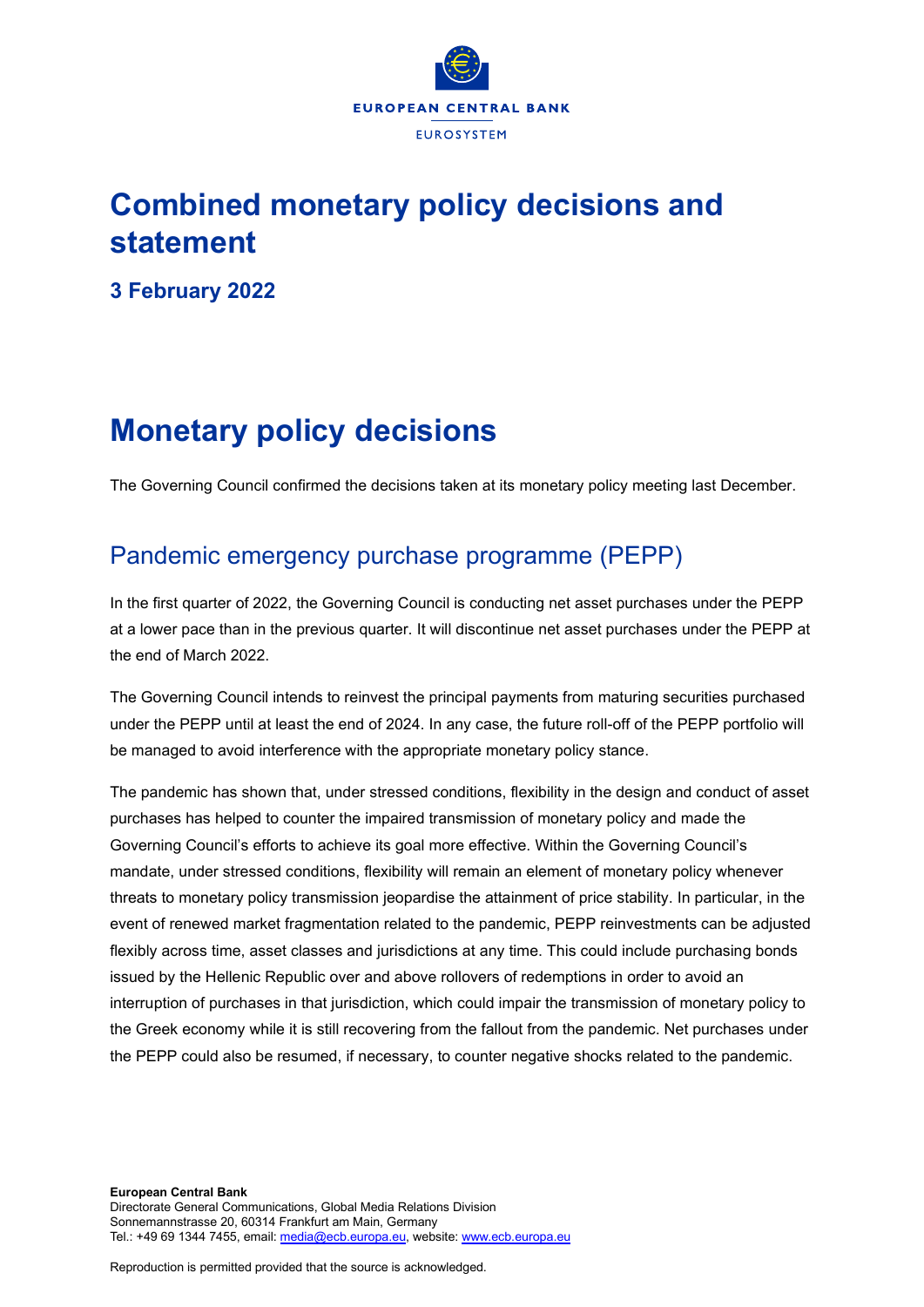### Asset purchase programme (APP)

In line with the step-by-step reduction in asset purchases decided on in December 2021 and to ensure that the monetary policy stance remains consistent with inflation stabilising at the Governing Council's target over the medium term, monthly net purchases under the APP will amount to €40 billion in the second quarter of 2022 and €30 billion in the third quarter. From October onwards, the Governing Council will maintain net asset purchases under the APP at a monthly pace of  $\epsilon$ 20 billion for as long as necessary to reinforce the accommodative impact of its policy rates. The Governing Council expects net purchases to end shortly before it starts raising the key ECB interest rates.

The Governing Council also intends to continue reinvesting, in full, the principal payments from maturing securities purchased under the APP for an extended period of time past the date when it starts raising the key ECB interest rates and, in any case, for as long as necessary to maintain favourable liquidity conditions and an ample degree of monetary accommodation.

### Key ECB interest rates

The interest rate on the main refinancing operations and the interest rates on the marginal lending facility and the deposit facility will remain unchanged at 0.00%, 0.25% and -0.50% respectively.

In support of its symmetric 2% inflation target and in line with its monetary policy strategy, the Governing Council expects the key ECB interest rates to remain at their present or lower levels until it sees inflation reaching 2% well ahead of the end of its projection horizon and durably for the rest of the projection horizon, and it judges that realised progress in underlying inflation is sufficiently advanced to be consistent with inflation stabilising at 2% over the medium term. This may also imply a transitory period in which inflation is moderately above target.

### Refinancing operations

The Governing Council will continue to monitor bank funding conditions and ensure that the maturing of operations under the third series of targeted longer-term refinancing operations (TLTRO III) does not hamper the smooth transmission of its monetary policy. The Governing Council will also regularly assess how targeted lending operations are contributing to its monetary policy stance. As announced, it expects the special conditions applicable under TLTRO III to end in June this year. The Governing Council will also assess the appropriate calibration of its two-tier system for reserve remuneration so that the negative interest rate policy does not limit banks' intermediation capacity in an environment of ample excess liquidity.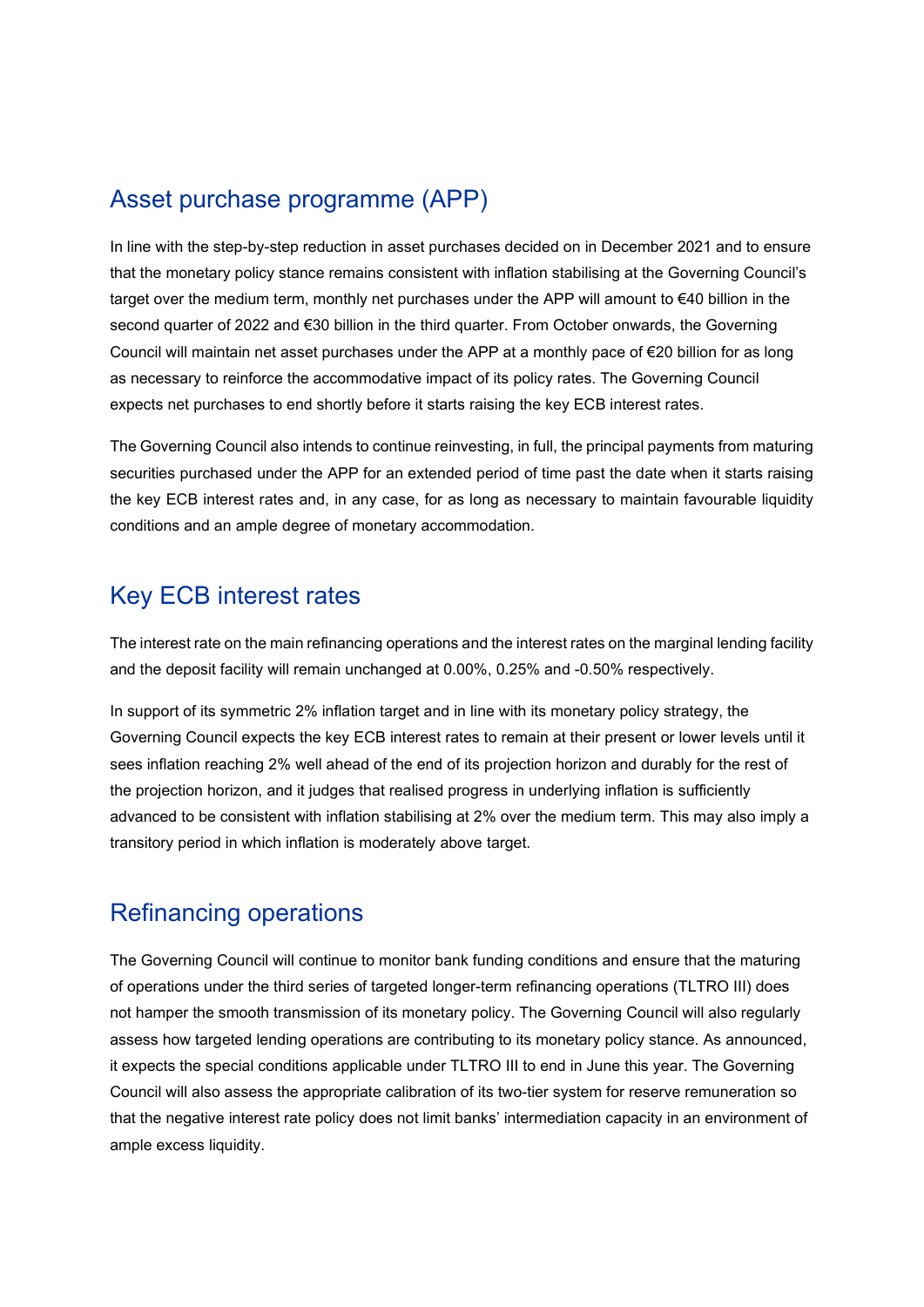The Governing Council stands ready to adjust all of its instruments, as appropriate, to ensure that inflation stabilises at its 2% target over the medium term.

The President of the ECB will comment on the considerations underlying these decisions at a press conference starting at 14:30 CET today.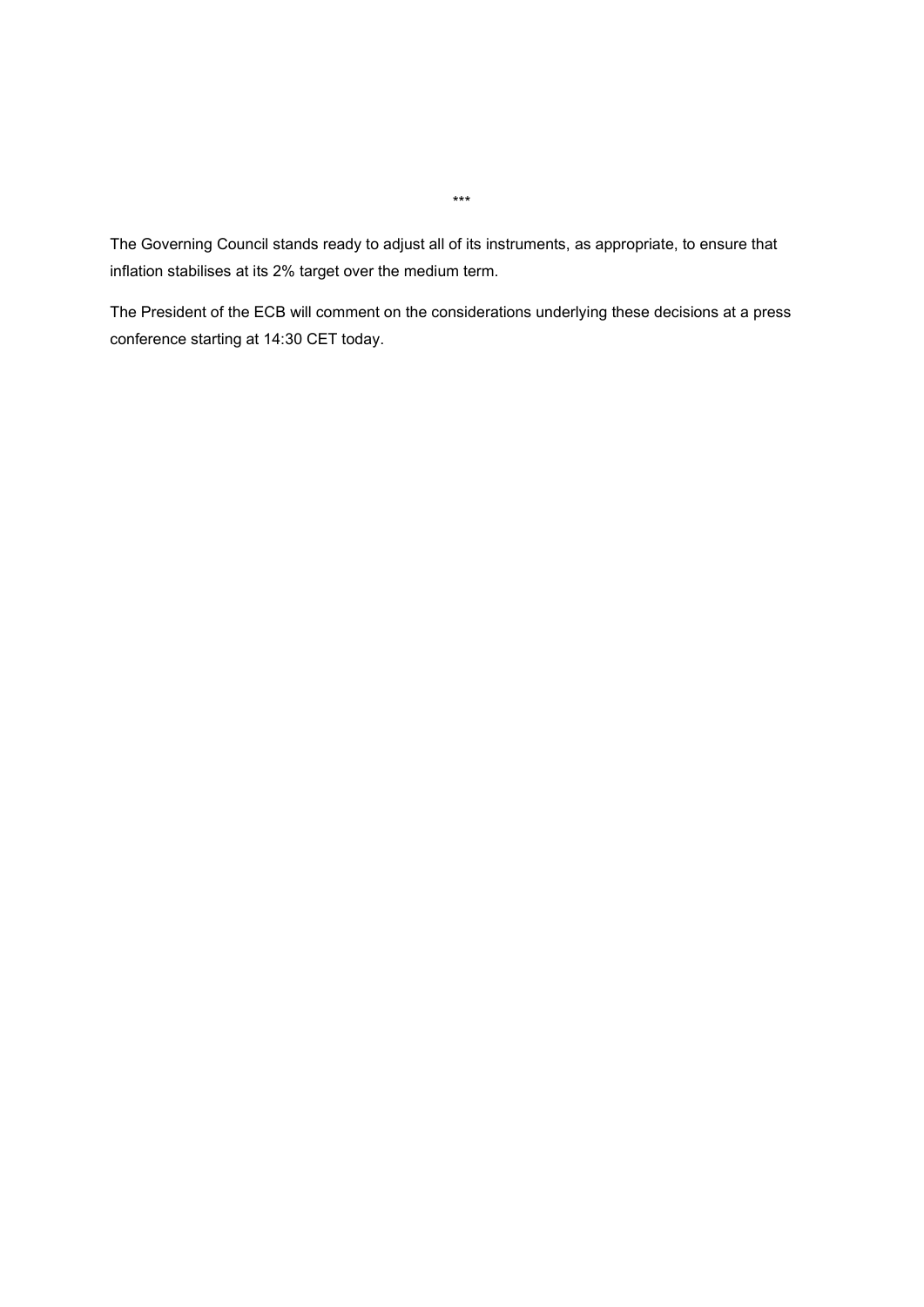# **Monetary Policy Statement**

## **Press conference**

**Christine Lagarde, President of the ECB, Luis de Guindos, Vice-President of the ECB**

Good afternoon, the Vice-President and I welcome you to our press conference.

The euro area economy is continuing to recover and the labour market is improving further, helped by ample policy support. But growth is likely to remain subdued in the first quarter, as the current pandemic wave is still weighing on economic activity. Shortages of materials, equipment and labour continue to hold back output in some industries. High energy costs are hurting incomes and are likely to dampen spending. However, the economy is affected less and less by each wave of the pandemic and the factors restraining production and consumption should gradually ease, allowing the economy to pick up again strongly in the course of the year.

Inflation has risen sharply in recent months and it has further surprised to the upside in January. This is primarily driven by higher energy costs that are pushing up prices across many sectors, as well as higher food prices. Inflation is likely to remain elevated for longer than previously expected, but to decline in the course of this year.

The Governing Council therefore confirmed the decisions taken at its monetary policy meeting last December, as detailed in the press release published at 13:45 today. Accordingly, we will continue reducing the pace of our asset purchases step by step over the coming quarters, and will end net purchases under the pandemic emergency purchase programme (PEPP) at the end of March. In view of the current uncertainty, we need more than ever to maintain flexibility and optionality in the conduct of monetary policy. The Governing Council stands ready to adjust all of its instruments, as appropriate, to ensure that inflation stabilises at its two per cent target over the medium term.

I will now outline in more detail how we see the economy and inflation developing, and will then talk about our assessment of financial and monetary conditions.

### Economic activity

Economic growth weakened to 0.3 per cent in the final quarter of last year. Nevertheless, output reached its pre-pandemic level at the end of 2021. Economic activity and demand will likely remain muted in the early part of this year for several reasons. First, containment measures are affecting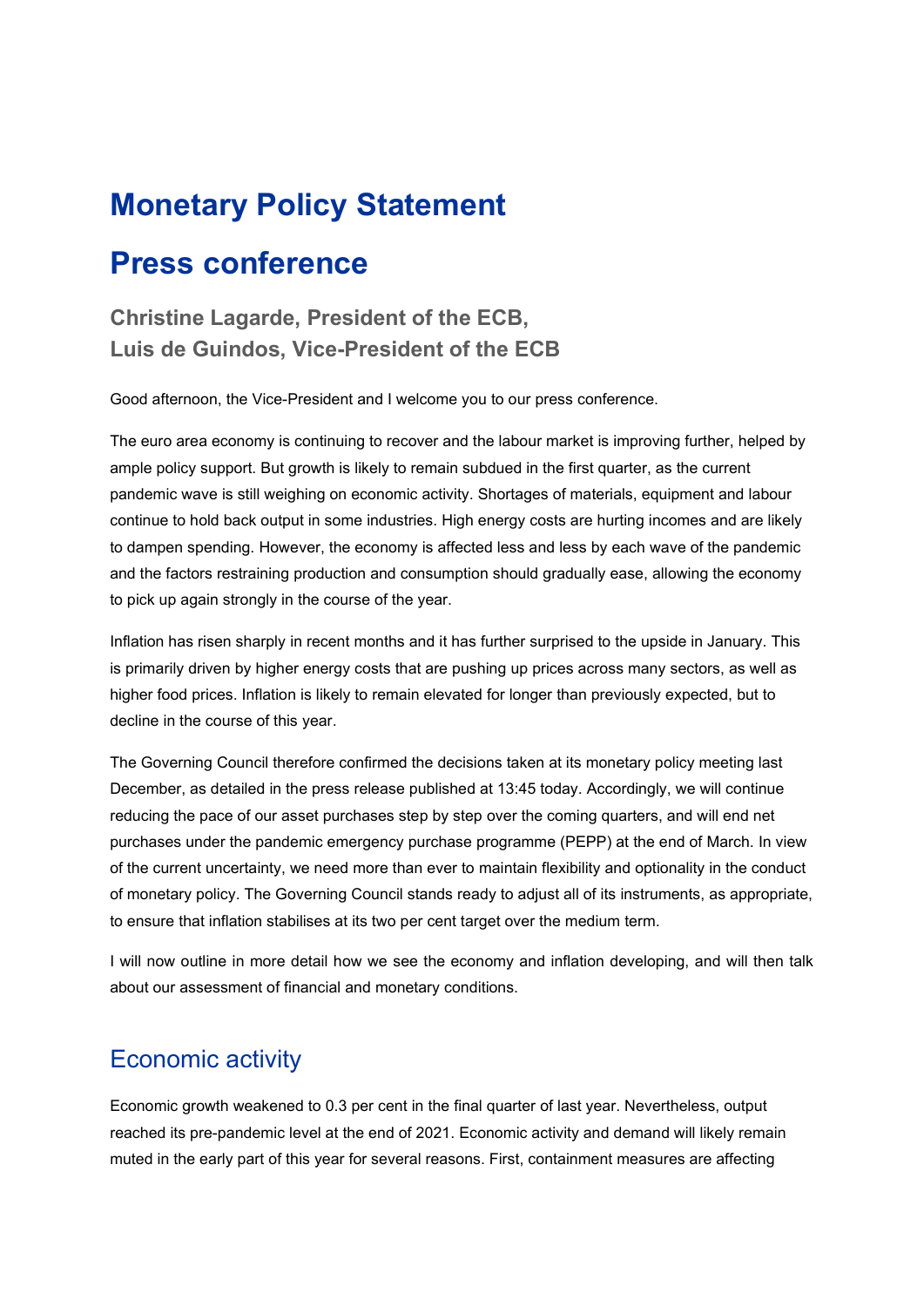consumer services, especially travel, tourism, hospitality and entertainment. Although infection rates are still very high, the impact of the pandemic on economic life is now proving less damaging. Second, high energy costs are reducing the purchasing power of households and the earnings of businesses, which constrains consumption and investment. And third, shortages of equipment, materials and labour in some sectors continue to hamper the production of manufactured goods, delay construction and hold back the recovery in parts of the services sector. There are signs that these bottlenecks may be starting to ease, but they will still persist for some time.

Looking beyond the near term, growth should rebound strongly over the course of 2022, driven by robust domestic demand. As the labour market is improving further, with more people having jobs and fewer in job retention schemes, households should enjoy higher income and spend more. The global recovery and the ongoing fiscal and monetary policy support also contribute to this positive outlook. Targeted and productivity-enhancing fiscal measures and structural reforms, attuned to the conditions in different euro area countries, remain key to complement our monetary policy effectively.

### Inflation

Inflation increased to 5.1 per cent in January, from 5.0 per cent in December 2021. It is likely to remain high in the near term. Energy prices continue to be the main reason for the elevated rate of inflation. Their direct impact accounted for over half of headline inflation in January and energy costs are also pushing up prices across many sectors. Food prices have also increased, owing to seasonal factors, elevated transportation costs and the higher price of fertilisers. In addition, price rises have become more widespread, with the prices of a large number of goods and services having increased markedly. Most measures of underlying inflation have risen over recent months, although the role of temporary pandemic factors means that the persistence of these increases remains uncertain. Market-based indicators suggest a moderation in energy price dynamics in the course of 2022 and price pressures stemming from global supply bottlenecks should also subside.

Labour market conditions are improving further, although wage growth remains muted overall. Over time, the return of the economy to full capacity should support faster growth in wages. Market-based measures of longer-term inflation expectations have remained broadly stable at rates just below two per cent since our last monetary policy meeting. The latest survey-based measures stand at around two per cent. These factors will also contribute further to underlying inflation and will help headline inflation to settle durably at our two per cent target.